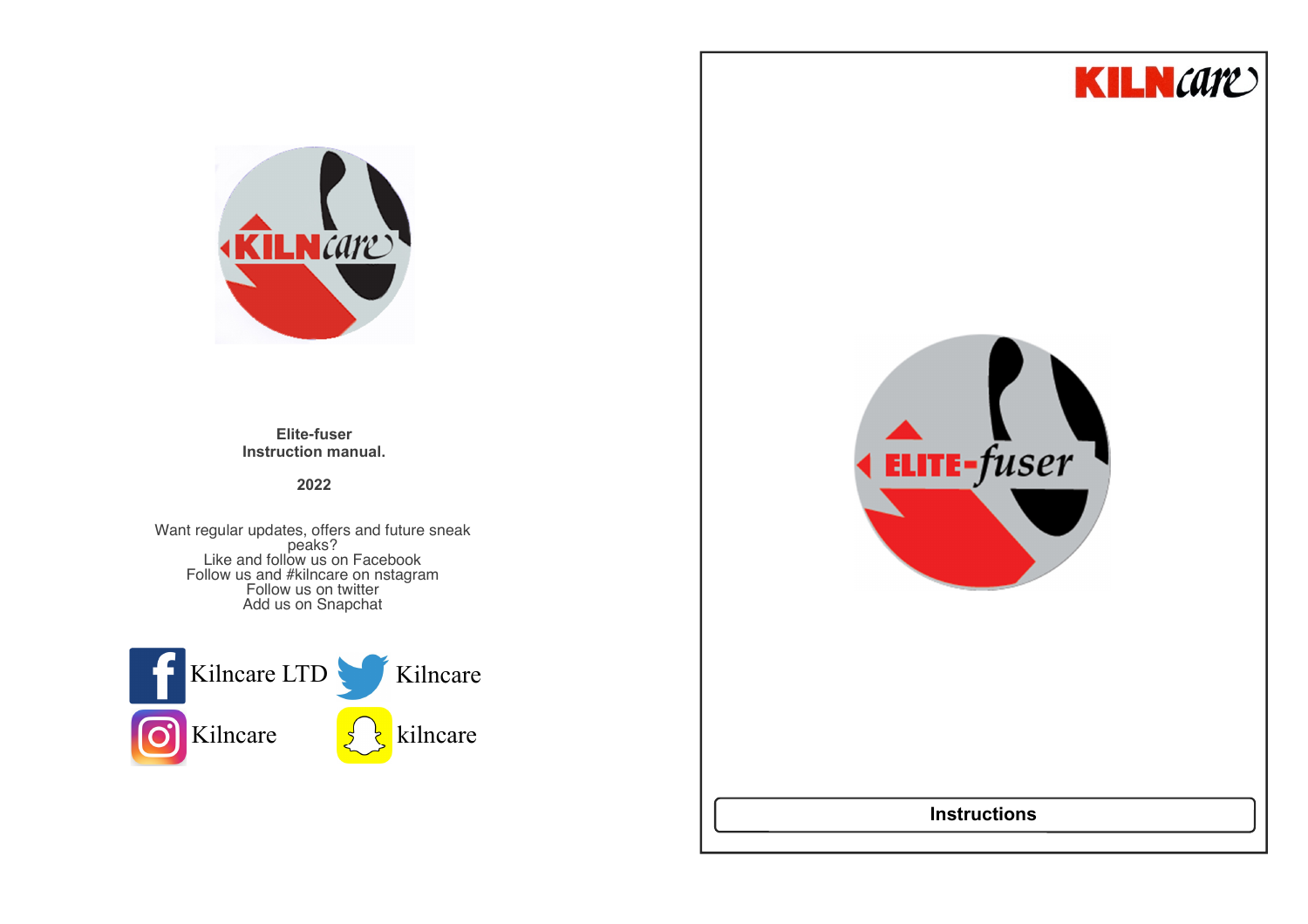

**Thank you for choosing to purchase the Elite-fuser for your glasswork.**

**We hope you will have many years happy use out of your kiln.** 

**The Elite-fuser is one of the most advanced fusing and slumping kilns available.** 

 **The kiln is packed full of features, all of which are explained in this manual.**

**Please read this manual fully to get to know your kiln before use.**

#### **Index**

Page

- 
- 2 Safety notices<br>4 For your record 4 For your records / Where to site your kiln
- 5 Splitting instructions
- 6 Electrical connection
- 8 Looking after your kiln
- 9 Initial firing<br>10 Operation
- 
- 10 Operation<br>11 KCR32C c 11 KCR32C controller instructions
- 16 Trouble shooting
- 18 Gas spring replacement<br>19 Contact us
- Contact us
- 20 Your notes
- 23 CE Certificate

## **Safety notices**

Your Elite-fuser is designed and built to meet all European Directives and British Standards.

 However, as with all kilns, there are certain measures that you must take to achieve optimum safety.



# **European Declaration of Conformity.**

**Kilncare Limited, The Kiln Works, 907 Leek New Road, Baddeley Green, Stoke on Trent, Staffordshire, England, ST2 7HQ.**

We declare that the equipment described below was manufactured ourselves to comply with directives listed. We do not give any assurance that the equipment is suitable for any purpose other than that listed below and must be operated and maintained in

> **Products.**Elite-fuser.

accordance with our operating instructions.

## **Directives.**

 LVD - Low Voltage Directive 2006/95/EC. EMC - Electromagnetic Compatibility Directive 2004/108/EC# #The equipment is intended for use only in premises having a service current capacity of 100 A per phase, supplied from a distribution network having a nominal voltage of 400/230 V, The user should determine in consultation with the supply authority, if necessary, that the service current capacity at the interface point is sufficient for the equipment.

**Harmonized Standards.**BS EN 1088:1995+A2:2008, BS EN 55014-1:2006, BS EN 55014-2:1997.

**Description.** 

Glass fusing and slumping Kiln.

**Purpose of use.**

 Glass fusing, slumping and colouring up to the maximum temperature stated on the kiln data plate.

> **Product serial number.**As per affixed data plate.

> > **Manufacture year.**2022

Technical documentation is held for this product.

 Lee Sherwin,Director,

Showin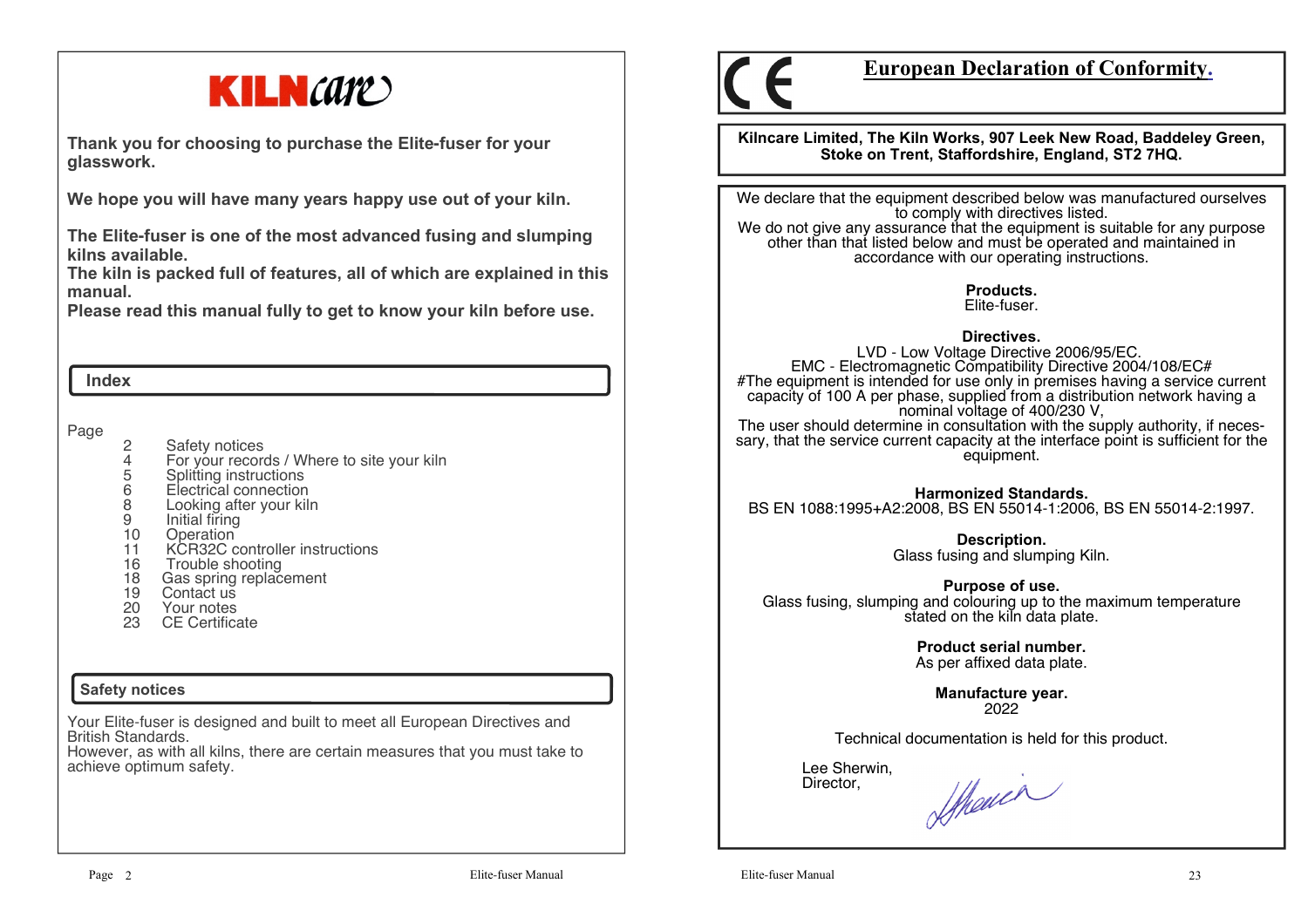#### **Electricity**

 The Elite-fuser meets all Electrical Safety Directives, including a lidsafety switch.

However, the kilns are electric and as such certain measures should be taken.

Keep the kiln dry.

Never attempt to remove any of the kiln covers or do any repair work when the kiln is plugged into, or connected to the mains electricity supply.

Never use the kiln if external cables are damaged.

Have the kiln tested by a competent person at least every 12 months.

## **Hot Surfaces**

 The kiln will have hot surfaces. Do not touch the kiln when it has been on for any period of time as the case temperatures will rise with time.

KEEP PETS AND CHILDREN AWAY FROM THE KILN DURING ITS FULL CYCLE AND UNTIL COOL.

Keep the kiln clear of flammable items such as curtains etc.

## **Safe loading**

Never attempt to load the kiln until the lid is in the fully open position.

Never attempt to over reach when loading larger pieces of glass, always request assistance.

Remember, check before fully closing the chamber that the glass or any other medium is clear of the door seal as it closes.

Always ensure that the work and any associated moulds or firing apparatus are not taller than the height from the bed to the bottom of the elements or element tube breakage way result on closing the lid.

## **Your new arrival**

For your recordsDate of purchase. \_\_\_\_\_\_\_\_\_\_\_\_\_\_\_\_\_\_\_\_\_\_\_

Company purchased from **Example 20** 

First date of use

—————————————————————————————-

—————————————————————————————

—————————————————————————————

—————————————————————————————–

—————————————————————————————-

—————————————————————————————

—————————————————————————————

-denote the set of the set of the set of the set of the set of the set of the set of the set of the set of the set of the set of the set of the set of the set of the set of the set of the set of the set of the set of the

—————————————————————————————-

—————————————————————————————

—————————————————————————————

—————————————————————————————–

—————————————————————————————-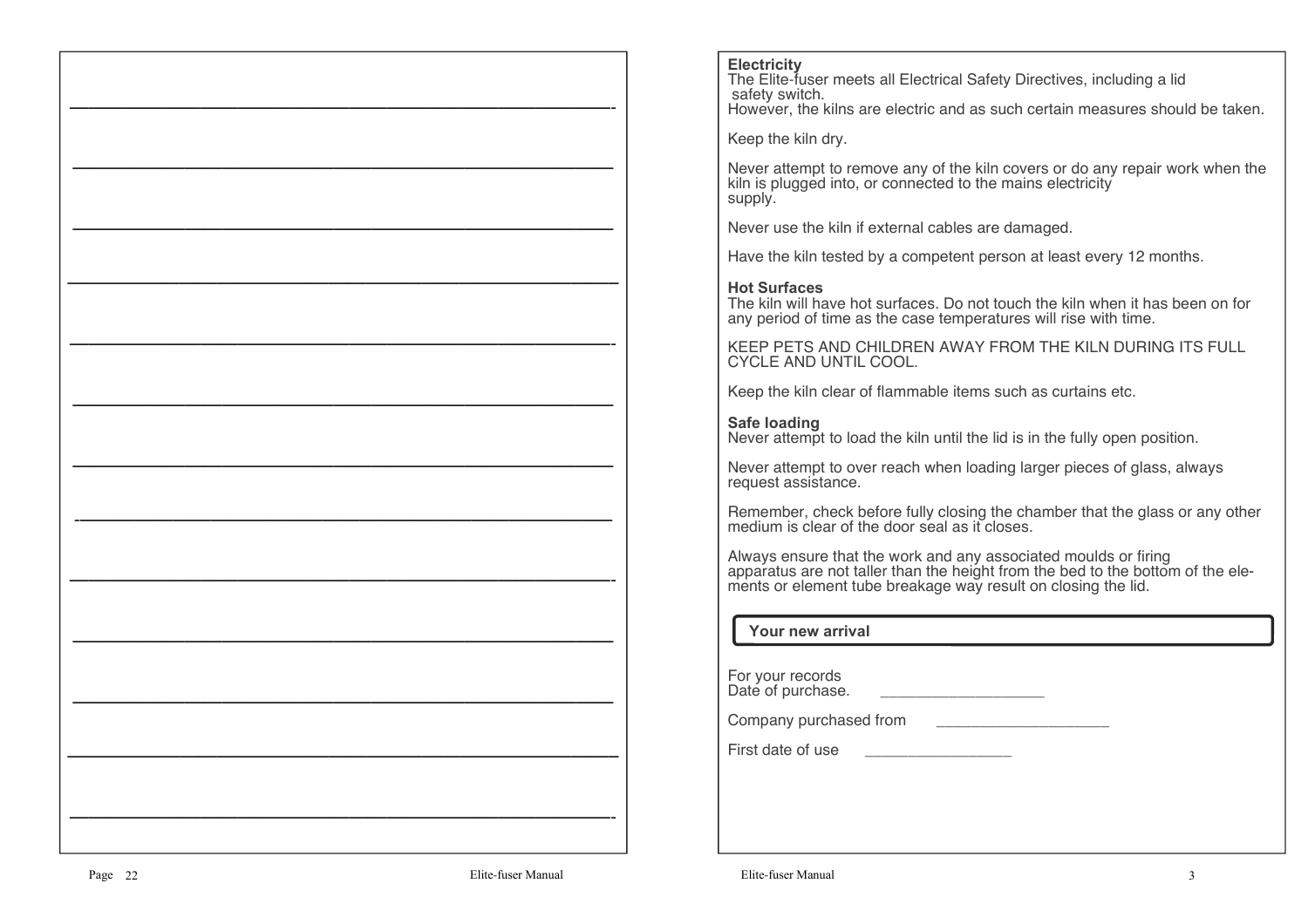## **Unpacking your kiln**

 Once unpacked please show consideration to the environment when disposing of your kiln packaging.

### **Where to install your kiln**

 Position the kiln allowing a minimum of 30cm clearance around both sides. The kiln casing will get hot and so any combustible material must be kept at a safe distance. Never leave combustible materials on the kiln lid or touching the kiln during a firing.

Do not site the kiln close to flammable items such as curtains etc.

The floor must be capable of carrying the weight of the kiln. #

Consideration must also be given to the ceiling area above the kiln as heat will radiate upwards from the kiln.

I**MPORTANT**. The top of the lid and the side cover box of the Elite-fuser will see high temperatures so careful consideration must be given to siting with

 regard to the safety of children and pets. It is advised that the kiln is left untouched until the kiln has finished it's given program and fully cooled. Remember, whilst the kiln is cooling it may be possible that the external case temperature actually increases.

Do not site the kiln outside.

It is advised to site the kiln in a room that has ventilation. After the first couple of firings there is almost no emissions from the kiln but there will always be vapour etc released by whatever you are firing in the kiln, especially stains so room ventilation is always advisable.

 The type of room venting required depends on many factors and so it is best to contact a ventilation specialist if in any doubt.

### **Splitting instructions**

The Elite-fuser can be split to enable the kilns to be installed into rooms and studios with limited access.

 **Before splitting the kiln it is essential that a selection of photographs are taken of the kiln with the lid in the open closed positions from various angles. This can not only help with re-assembly but the pictures may also be required by Kilncare in the event of a guarantee claim.**

To split the kiln down the first and most important part of the process is to remove the gas struts. This MUST be done with the kiln lid in the fully open position. 1 person (more on larger models) will need to hold the kiln lid in the fully open position whilst another removes the gas springs.

EXTREME CARE MUST BE TAKEN to ensure that once the gas struts are re-<br>moved that the lid does not try to snap the kiln shut by flipping up the front of the bed. Once you are happy that the necessary precautions have been taken to ensure safety during this process then the clips can be removed that hold the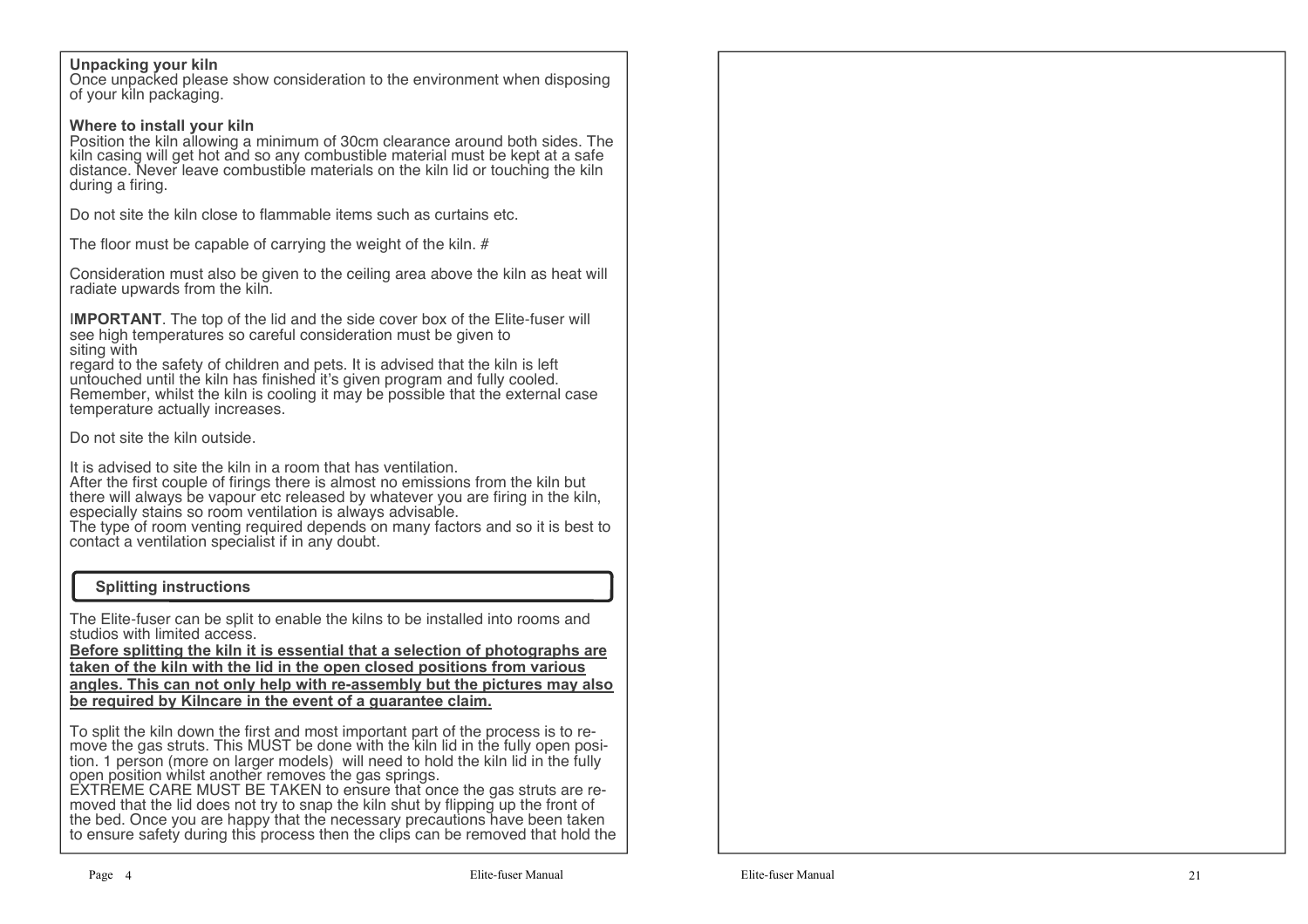#### gas struts on.

The bottom section of the gas strut attaches to the kiln via a ball joint type fitting. Around the bottom or "knuckle" of the gas strut there is a small clip that recesses around the collar of the knuckle. Unclip then remove the clip. Using a suitable implement apply a slight leverage between the knuckle and the kiln bed as close to the ball joint as possible. The gas spring will free itself. Then do the other side.

Refit the clips into the knuckle for safekeeping. Gently and carefully lower the kiln chamber until it is seated safely on the kiln bed in its closed position.

Now remove the hinges. Simply loosen all the pins and remove them.

Disconnect the earth bonding wire between the rear leg of the kiln and the underside of the electric power box.Unplug the thermocouple from the top of the electric power box.

Remove the electric power box which is fixed with 4 pins that screw into the back of the box from under the kiln floor. Place or temporarily attach the electric box somewhere safe on the kiln chamber for safe keeping whilst in transit.

Unplug the thermocouple from the top of the electric power box.

The chamber can now be lifted clear of the bed. Do not damage the seal.REMEMBER, the rods that carry the elements are of Quartz composition and as such, severe shocks to the chamber must be avoided.

The chamber will carry vertical or horizontal.

The kiln bed will also carry horizontal or vertical although in the vertical position the bricks are liable to shift as they are not cemented together.

Once in position the kiln can be re-assembled in reverse. THE GAS SPRINGS MUST BE FITTED LAST. Care must be taken to ensure that the safety retention clip is correctly fitted so quarding against accidental gas spring retention clip is correctly fitted so guarding against accidental gas spring dislocation. Check that the hinges are fitted with all the pins prior to re-fitting of the gas springs.

It is important that the earth bonding wires are re-fitted correctly and soundly.

Before final connecting it is advised that all electrical connections are checked and re-tightened by a competent person.

## **Electrical connection**

The Elite-fuser will require connection to a suitable electrical supply.

If the kiln is to be used on a 3-phase supply a neutral must also be supplied.

The electrical supply MUST have a sound earth connection.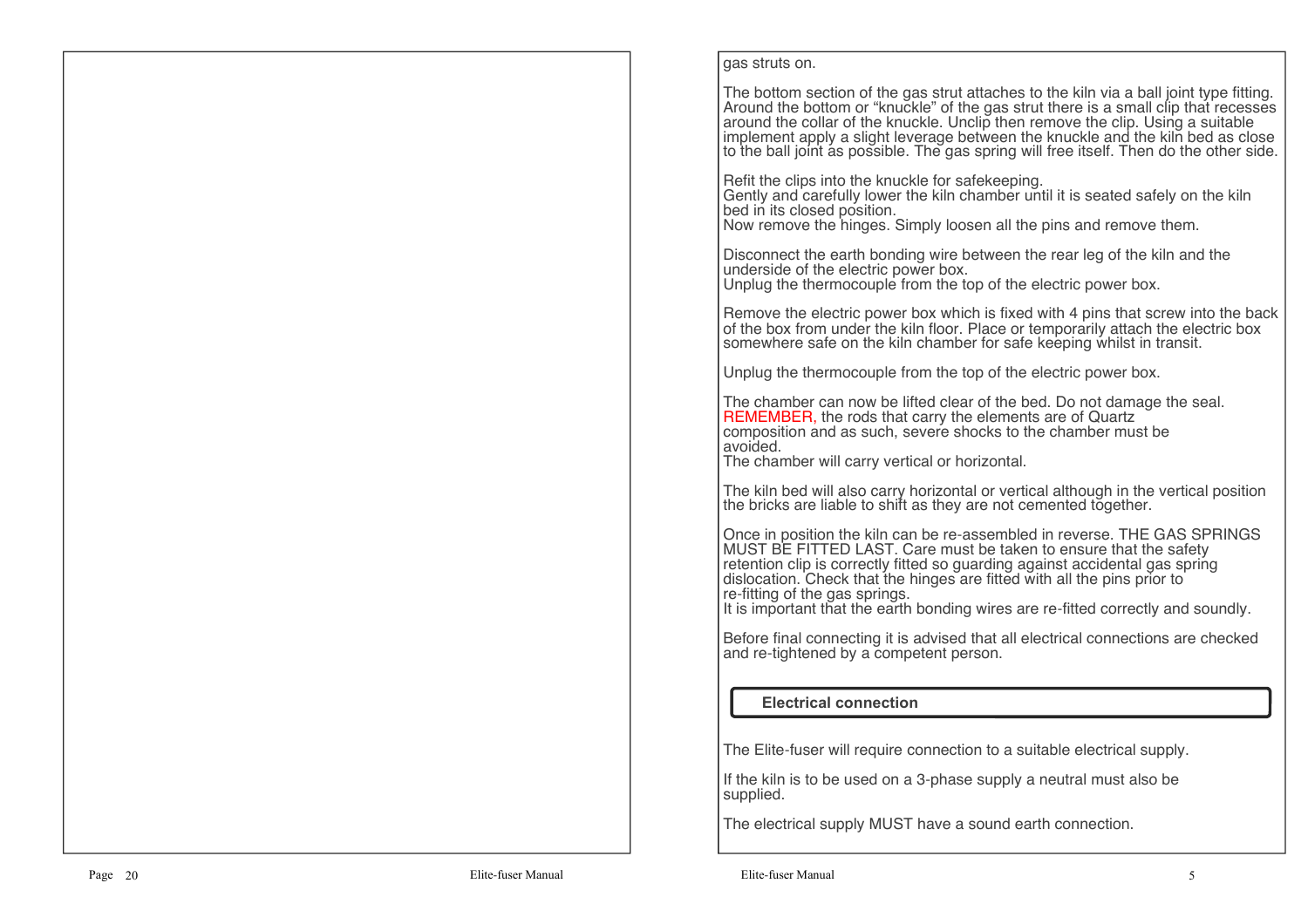Your Elite-fuser is supplied ready for connection to a 3-phase supply. If your supply is single phase then use the connection link fixed to the door of your connection panel.

The link fits across the 3 fused terminals as shown on the previous page in diagram 1.4. Make sure to tighten all 3 screws. We recommend that the centre terminal is then used to make your live connection with the wire siting under the fork rather than on top of it. The terminals are for use with cable of a size up to 10mm. REMEMBER that if the kiln is then re-connected to a 3-phase supply then the link MUST be removed.

The blue and green terminals are for Neutral and Protective Earth respectively. As always we recommend that the connections are done by a qualified electrician**.**

Diagram 1.4



#### **Portable Appliance Testing**

 It is possible, depending on the type of establishment that the kiln is to be used in, that the kiln may be required to be Portable Appliance Tested along with other electrical items.

 It is important that the controller is disconnected before testing or there is a risk of the high voltage associated with the test effecting the controller permanently.

On initial testing, the kiln may show a low insulation resistance reading, this is normal and will improve as the kiln dries.

 Kilns are porous by nature and will absorb moisture from the atmosphere, especial if the kiln is new or has had a period of inactivity.Periods of testing will be stipulated by the testing body.

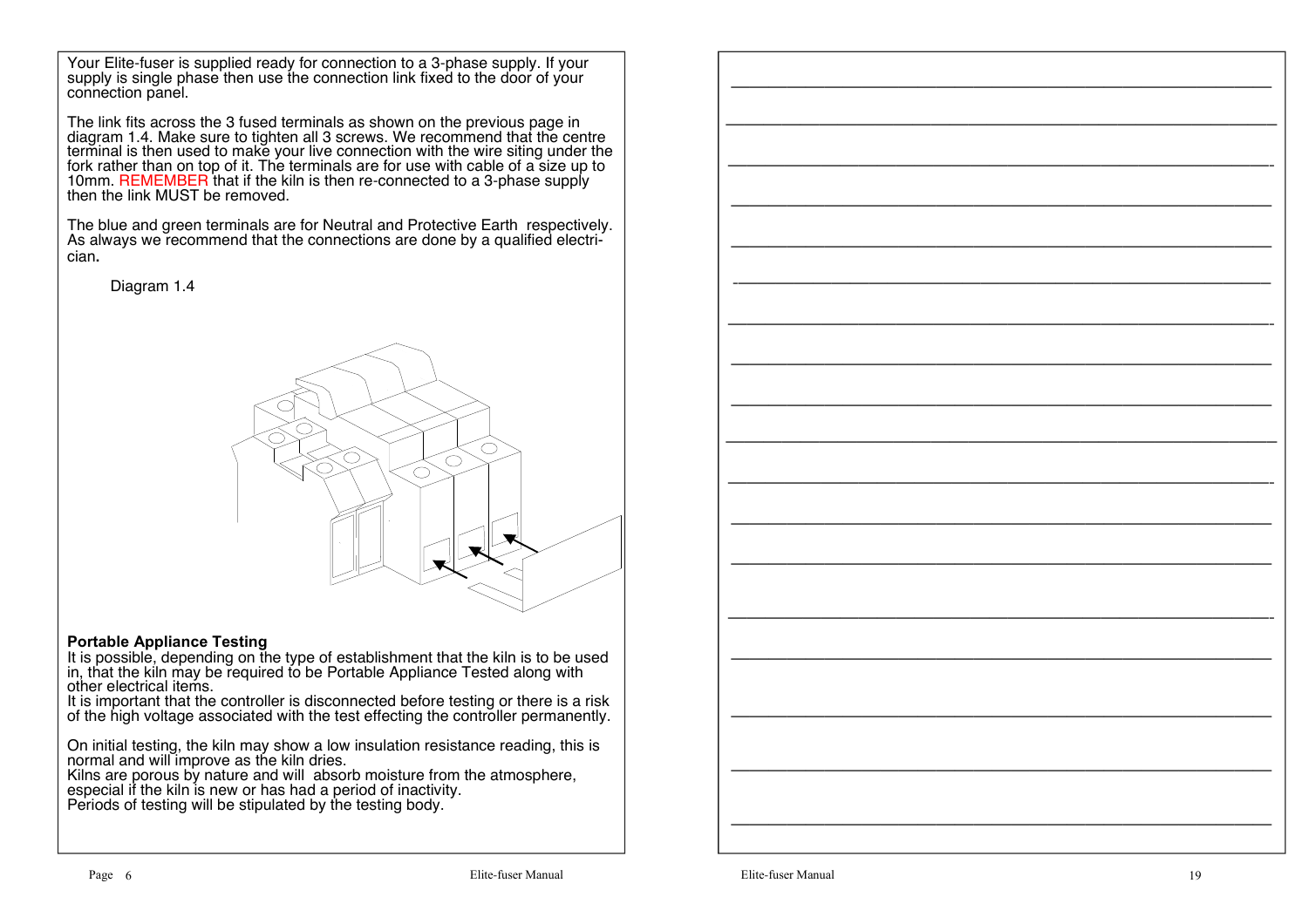| <b>Notes</b> | KILNS AND R.C.D. "TRIPS"<br>Due to the reasons stated above and to insulation material properties, a certain<br>amount of leakage to earth will probably be evident, therefore the fitting of a<br>30ma R.C.D. in the circuit can create a fault condition at low temperatures if the<br>kiln is damp, at higher temperatures as the kiln Insulation heats up, when first<br>fired or used after a long period of inactivity.<br>This problem is relatively rare but can be solved by the fitting of a 100ma .C.D.<br>Consult us or a fully qualified electrician for advise.                                                                           |
|--------------|---------------------------------------------------------------------------------------------------------------------------------------------------------------------------------------------------------------------------------------------------------------------------------------------------------------------------------------------------------------------------------------------------------------------------------------------------------------------------------------------------------------------------------------------------------------------------------------------------------------------------------------------------------|
|              | Looking after your kiln                                                                                                                                                                                                                                                                                                                                                                                                                                                                                                                                                                                                                                 |
|              | A well-built kiln requires very little maintenance. Certain common sense tasks<br>will certainly help its life such as cleanliness and careful use. Keep the area of<br>the door seal clear of any separating material or any other objects as once damaged the seal will need to be repaired or replaced.                                                                                                                                                                                                                                                                                                                                              |
|              | Regular inspections of the gas springs that assist with the lifting of the Chamber<br>is essential.                                                                                                                                                                                                                                                                                                                                                                                                                                                                                                                                                     |
|              | Check that the fixing points are still tight and are sitting level,                                                                                                                                                                                                                                                                                                                                                                                                                                                                                                                                                                                     |
|              | Check that the heads of the gas springs are still in line and are also tight.                                                                                                                                                                                                                                                                                                                                                                                                                                                                                                                                                                           |
|              | Check that there is not an excessive amount of oil around the shaft/rod of the<br>spring. A small amount of lubricating oil on the shaft is usual.                                                                                                                                                                                                                                                                                                                                                                                                                                                                                                      |
|              | The gas spring inspections should be carried out weekly.<br>If there are any doubts over the condition of the gas springs then do not use the<br>kiln and immediately contact Kilncare.                                                                                                                                                                                                                                                                                                                                                                                                                                                                 |
|              | Keep the kiln dry and away from sources of water.<br><b>REMEMBER, the kiln is for fusing and slumping and will also fire stained glass</b><br>colours.<br>IT IS NOT A MOULD DRYER. Moulds used for slumping contain a huge amount of water, it is recommended that the mould is thoroughly dried prior to insertion in the kiln. The kiln will operate with a wet mould in it but the ki<br>not designed to expel large quantities of water vapour from its chamber even though the top and sides have moisture removing features. Continued use of<br>wet moulds in the kiln chamber could result in premature deterioration of the<br>kiln structure. |
|              | Care must be taken not to load the kiln to a height that will result in the<br>elements being closed on to the load. This invariably results in broken element<br>tubes. The same applies to the thermocouple that sticks through the back wall<br>into the chamber.                                                                                                                                                                                                                                                                                                                                                                                    |
|              | When shutting the kiln lid, gently operation will also prevent accidents, even though the lid operation is dampened by the gas dampers.<br>Depending on use it advisable to check all electrical connections are tight every<br>6 months or so and that no cables are discolouring due to heat.                                                                                                                                                                                                                                                                                                                                                         |
|              |                                                                                                                                                                                                                                                                                                                                                                                                                                                                                                                                                                                                                                                         |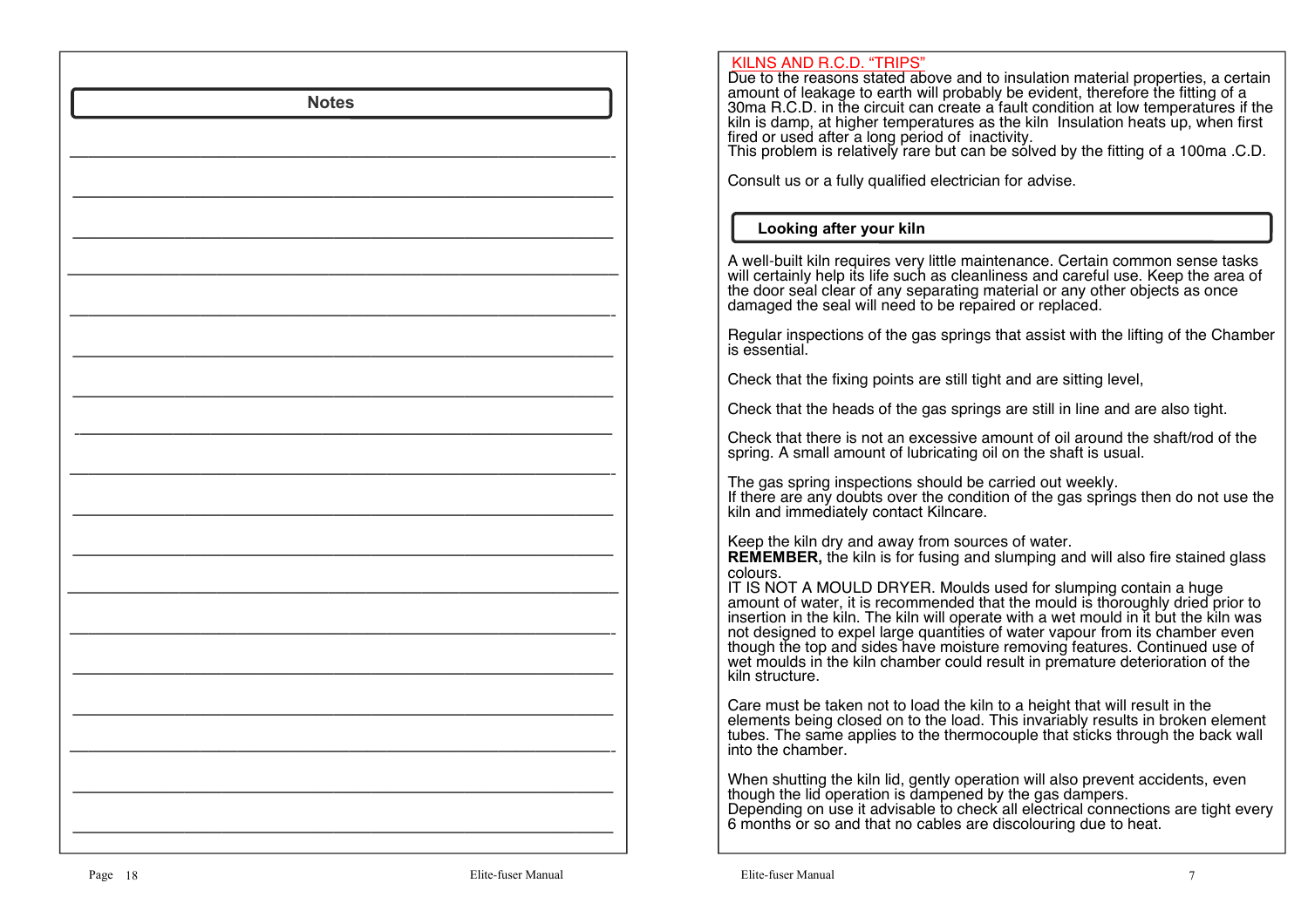## **Initial firing**

Before using the kiln it is advisable to fire the kiln empty to a temperature of 600 degrees centigrade at a rate of around 85 degrees per hour.

Have the automatic dampers in the open position by programming them to be so with the KCR32C

This will dry and "settle" the kiln.

 On the first firings, a slight odour will be emitted, this is the remnants of binding resins in the boards and should stop after two or three firings depending on temperature of the firings.

For this initial firing we recommend that the kiln is in a well ventilated area.

We suggest that prior to the initial firing, that you read this instruction manual. and the controller manual to ensure you are familiar with all aspects of the kiln and usage of the kiln controller.

 We also recommend that the kiln controller is set to fire the kiln at full power to a low temperature and then end, say 50 degrees, whilst being monitored to ensure that it is switching off the kiln and that no problems have occurred during transport.

 At such low temperatures the kiln will overshoot the set point temperature by some amount.

 This is normal as the controller is set to full and not a controlled rate of climb. It may also cause the controller to show an Error message or code, again, this is normal as the controller may believe that the overshoot is caused by the kiln having a fault.

 This test is to ensure that the controller shuts the kiln power off, whether it be due to the correct temperature being reached or by it going into fault mode.

#### **Control**

The controller provided with the kiln will be the controller that the kiln was test fired with at our factory and so has already done a successful firing before you receive the kiln.

The controller plugs into the kiln at a socket at the right hand side of the kiln on the front of the main electrics box.

The plug and socket are sided and so will only fit one way. Only plug in the controller when the mains is turned off.

The controller mounting bracket mounts to the front right hand side of the kiln bed using the pins provided. The controller holster can be removed and fixed to the wall if preferred.

Please read the instructions on control before starting to use your Elite-fuser.

A large screw driver works well for getting behind the knuckle then gently prizing off.

Now do the same at the top of the spring and the gas spring will be free.

Offer the new spring to the top knuckle and tap it on, again, only tapping the shoulder joint. The fatter cylinder of the tube always fits at the top. Refit the knuckle clip to the top.

Offer up the bottom knuckle to the bottom shoulder and repeat the process. If the gas spring is now secured in place then the assistance to hold the lid raised can now be removed.

The gas spring will now need to be pressurised.

 Where the top knuckle joins to the top of the main cylinder there is a small Allen key valve.

 Using the Allen key provided, release pressure from the valve. It is recommended that this is done in small quarter turns and each turn lasting a second or less before being closed again.

After each couple of releases try to close the lid.

As you get nearer to having a balanced close, shorten the time the valve is released for.

ONCE TOO MUCH PRESSURE IS LET OUT IT CANNOT BE REPLACED.

When you are happy that the gas springs are applying equal pressure ensure that the valve it tightly closed.

#### **Back up**

We pride ourselves on our back up and after sales service and so in the unlikely event of any problems please do not hesitate to call our staff for friendly help and advise.

#### **Contact us**

**Kilncare ltd, The Kiln Works, 907 Leek New Road, Baddeley Green, Stoke on Trent, Staffordshire, ST2 7HQ, Tel 01782 535915, Fax 01782 535338,**

**E-mail sales@kilncare.co.uk, Web www.kilncare.co.uk**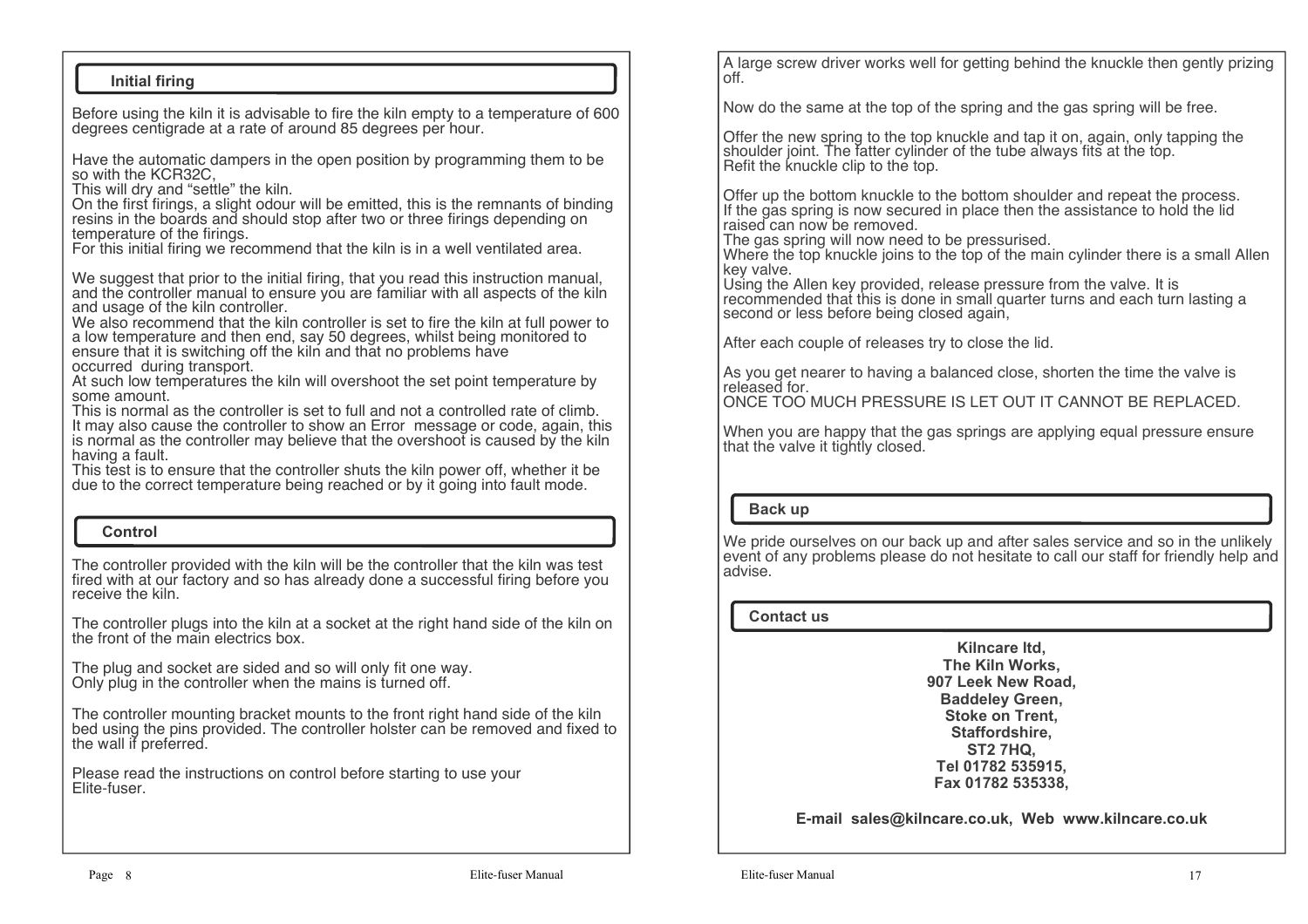The retaining frame can now be refitted either by offering it up to the open lid or by lying the frame on the bed and carefully lowering the lid down onto it.

## **Uneven heating**

 Check that all the elements are working, there are no power failures, the main fuses, the lid safety switch, the condition of the cabling and mains isolator. 9 times out of 10 an uneven kiln is caused by a kiln power failure leading to a section of the elements not running correctly.

The above checks will need to be made by a competent kiln engineer.

Check the condition of the lid seal.

Check that the lid is sitting evenly to the bed and that the clamp is still working effectively.

Check that the elements are still in good condition and that the coils have even spacing's between them and are not bunching to one side.

**Roof vents not opening. (Optional Automatic Roof Vents) Check the event has been properly programmed with the red event light lit in the sections where you want the vents to be closed.**

## **Contact Kilncare.**

**Kiln lid sits high on one side or the lid is now heavy to lift.**

 Check around the lower sections of the gas spring lifters on each side of the kiln for oil.

 It is normal to have a small amount of lubrication around the bottom, thinner shaft of the gas springs. If there is a problem it will very often start to drip oil onto the floor directly below the gas spring.

If this is the case the gas spring will need replacing.

The faulty gas spring will be on the side that is lowest when the kiln lid is shut.

## **Gas spring replacement**

To replace the gas spring raise the kiln to it's highest position.

 A second person can be used to hold the lid in it's up position whilst one of the springs is removed.<br>NEVER ATTEMPT TO REMOVE A GAS SPRING WHILST THE LID IS IN THE

CLOSED POSITION.

Remove the clip that is inserted around and through the knuckle joint at either end of the spring. Keep the clip safe in case you loose one of the new ones. Also remove the clips from the new gas spring and keep it safe.

By applying gentle pressure to the knuckle clip it off the shoulder joint that is bolted to the kiln bed. Do not apply pressure to the spring shaft or main cylinder.

## **Operation**

#### **The vents**

There are vents in the front and roof of your kiln.

The vents are opened and closed manually via a vent flap. These flaps are filled with a non– dust dropping high temperature insulation pads, they removes the hazard of dust dropping whilst ceramic are inserted into the vents.

The vents on the front are spring loaded.

The vents can be used in any combination of ways and at any kiln temperature.

The stainless steel body of the vent flap will get very hot so only open and close the vents by holding the thermoplastic handles.

## **Optional Automatic Roof dampers**

 Your Elite-fuser may be fitted with automatic roof vents (dampers). The operation of these vents is controlled via the controller and is covered in the controller instructions under the section of "CONTROL RELAY" in the KCR32 manual.

 The sub-section directly relevant is called "EVENT" and not the "damper" section, although this section can be used if the user requires.

## **Loading**

Load the kiln with the glass items that are to be fired. Stay within side walls and do not load onto the side wall as this will damage the lid seal.

Remember glass will stick to the bricks so a separating medium must be used. This can take many forms including fibre paper or a refractory batt (shelf) or bats covered with batt wash.

It is not necessary that a kiln shelf is used and the work can be placed straight on the kiln floor if a separator is used, such as fibre paper etc to keep the glass from sticking to the kiln floor bricks when hot.

 If a kiln shelf is to be used, it does not need to be raised from the kiln floor and the batt does not need to have a separator between itself and the kiln floor bricks.

Some users however do prefer to raise the shelves from the floor to allow a circulation of heat to the under side of the shelf.

 The glass will need a separator between itself and the batt for the same reasons as it need to be separated from the brick.

 The kiln bricks do not need to be painted with battwash, just protect the area where the glass can touch the bricks with a separator.

Once the kiln has been loaded with the glass to be fired, lower the lid and clamp shut the clasp/s to ensure the lid seal remains tight throughout the firing.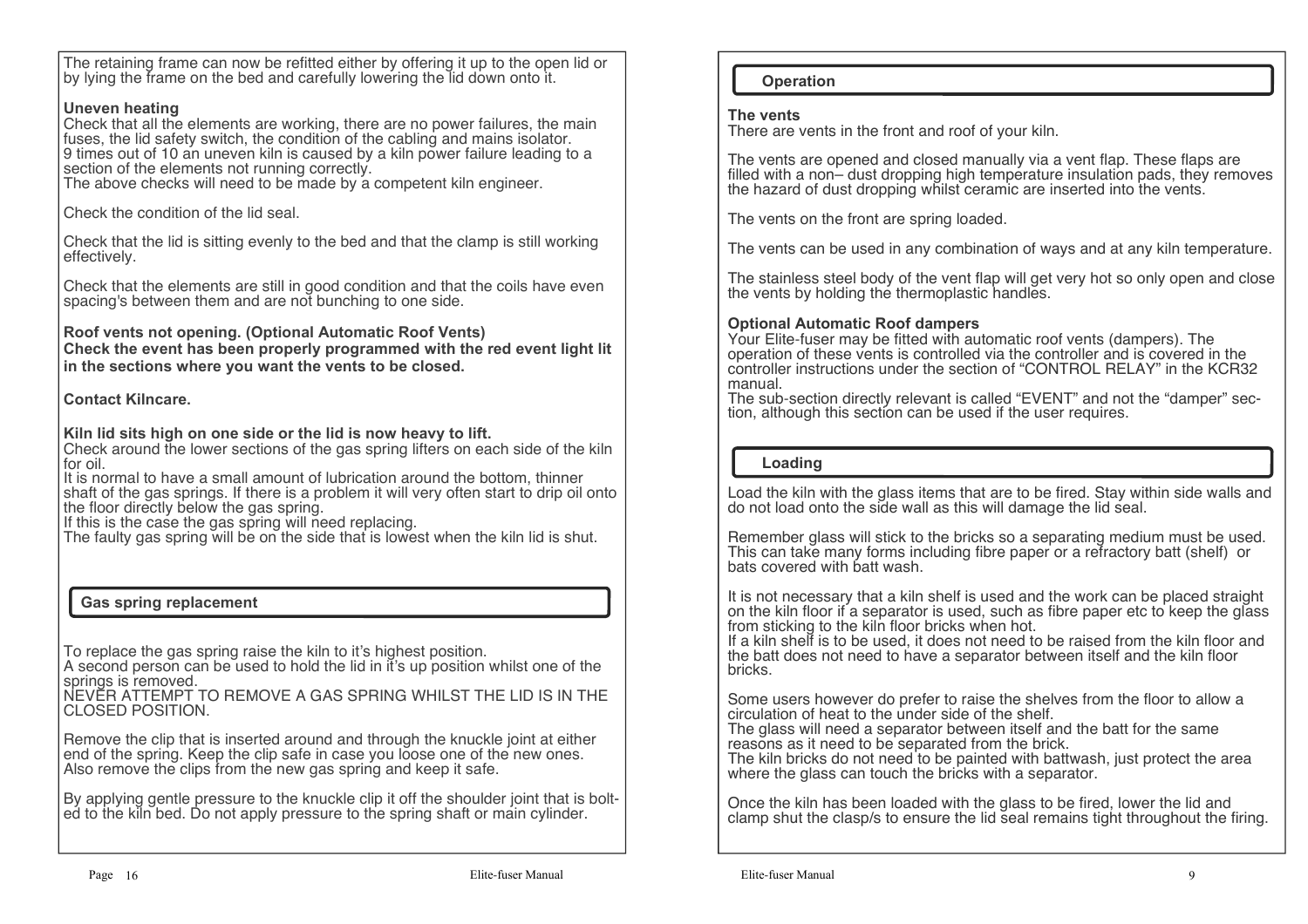Turn on the electrical supply. A click will be heard from the rear of the kiln, this is the safety circuit contactor and is normal.

If no display is illuminated on the controller then the controller may not be turned on at its own power on/off switch, consult your controller manual and turn the control on.

Enter the firing cycle and start the controller.

## **What to expect on the initial firing**

Once the controller has been started and it begins to power the kiln the orange, Heat On light will illuminate on the side panel of the Elite-fuser.

 The Elite-fuser is powered by a large Solid State Relay so as the kiln is turned on and off only the slight buzz of the elements may be heard.

**The Solid Sate Relay runs hot and is cooled via the heavily vented area at the rear of the main power box on the lower right hand side of the kiln. These vent MUST be kept clear at ALL times.**

### **Safety contactor circuit**

 The Elite-fuser is fitted with a safety contactor as secondary back up against any failure that may occur with the kiln.

The controller will recognise a fault and stop the kiln. Though this will protect the kiln, it will not protect the medium being fired from the effects of reaching the over temperature.

### **Kiln control instructions**

As standard, your Elite-fuser is supplied with the powerful KCR32C controller. For full instructions for the controller supplied with your kiln consult the separate instruction manual supplied with the controller

### **KCR32C instructions**

 On power up controller will go into test mode then after a few seconds will settle down and show kiln temperature in the top display.

 Before starting, make sure that only the top display is illuminated, if any other lights are lit press the "start" key to extinguish them.

| Seg 5<br>Ramp<br>C/Hr<br>C/Hr                                      | END                       | END                           | END                        |                            | END                            | END                    | END                                      |             | END         |
|--------------------------------------------------------------------|---------------------------|-------------------------------|----------------------------|----------------------------|--------------------------------|------------------------|------------------------------------------|-------------|-------------|
| 4<br>Seg 4<br>Soak<br>Time<br>$\pm i\frac{1}{E}$                   | 00:15                     | 00:00                         | 00:01                      |                            | 00:20                          | 00:00                  | 00:30                                    |             | 00.00       |
| $\begin{array}{c} 8.016 \\ 0.016 \\ 0.016 \\ 0.016 \\ \end{array}$ | 427                       | 427                           | 371                        |                            | 510                            | 371                    | 400                                      |             | 300         |
| Seg 4<br>Ramp<br>CAH<br>CAH                                        | 182                       | 182                           | 83                         | END                        | 50<br>$\overline{\phantom{0}}$ | 26                     | <b>DZ</b>                                | END         | 100         |
| goa<br>Boag<br>Sophic<br>Sophic<br>Eng                             | 00:45                     | 00:15                         | 01:00                      | 00:01                      | 00:40                          | 00:10                  | 00:00                                    | 00:00       | 00.30       |
| Seg3<br>Soak<br>So⊫o                                               | 538                       | 538                           | 482                        | 371                        | 540                            | 510                    | 510                                      | 300         | 516         |
| Seg 3<br>Ramp<br>C/Hr<br>C/Hr                                      | FULL                      | <b>FULL</b>                   | FULL                       | 56                         | <b>FULL</b>                    | FULL                   | <b>FULL</b>                              | 100         | <b>FULL</b> |
| Seg <sub>2</sub><br>Time<br>Hing<br>ming                           | 00:20                     | 00:20                         | 00:10                      | 01:00                      | 00:12                          | 00:30                  | 00:10                                    | 00:30       | 00.20       |
| Seg2<br>Soak<br>Demp                                               | 840                       | 700                           | 795                        | 482                        | 804                            | 540                    | 780                                      | 516         | 550         |
| Seg 2<br>Rafe<br>CA<br>CA<br>C                                     | FULL                      | 200                           | 333                        | FULL                       | <b>FULL</b>                    | <b>FULL</b>            | 250                                      | <b>FULL</b> | <b>FULL</b> |
| Seg <sub>1</sub><br>Time<br>Hing<br>ming                           | 00:10                     | 00:00                         | 00:30                      | 00:10                      | 00:20                          | 00:00                  | 00:00                                    | 00:10       | 00.10       |
| ၁၉၅ 1<br>၁၉၈<br>၁၉၉<br>၁၉၉                                         | 538                       | 538                           | 677                        | 640                        | 500                            | 704                    | 510                                      | 570         | 665         |
| Seg 1<br>Ramp<br>CAH<br>CAH                                        | 150                       | 50                            | 222                        | 167                        | 200                            | 155                    | 170                                      | 200         | 200         |
| Program<br>Description                                             | 4-6mm Float<br>Glass Fuse | ā<br>Glass Slump<br>4-6mm Flo | seye<br>6mm Bullse<br>Fuse | eye<br>6mm Bullse<br>Slump | 6mm System 96<br>Fuse          | 6mm System 96<br>Slump | $\overline{Q}$<br>Bottle Firing<br>Cycle | Low Stain   | High Stain  |
| Prog<br>No.                                                        |                           | $\mathbf{\Omega}$             | S                          | 4                          | 5                              | ပ                      | $\overline{\phantom{0}}$                 | $\infty$    | ၜ           |
|                                                                    |                           |                               |                            |                            |                                |                        |                                          |             |             |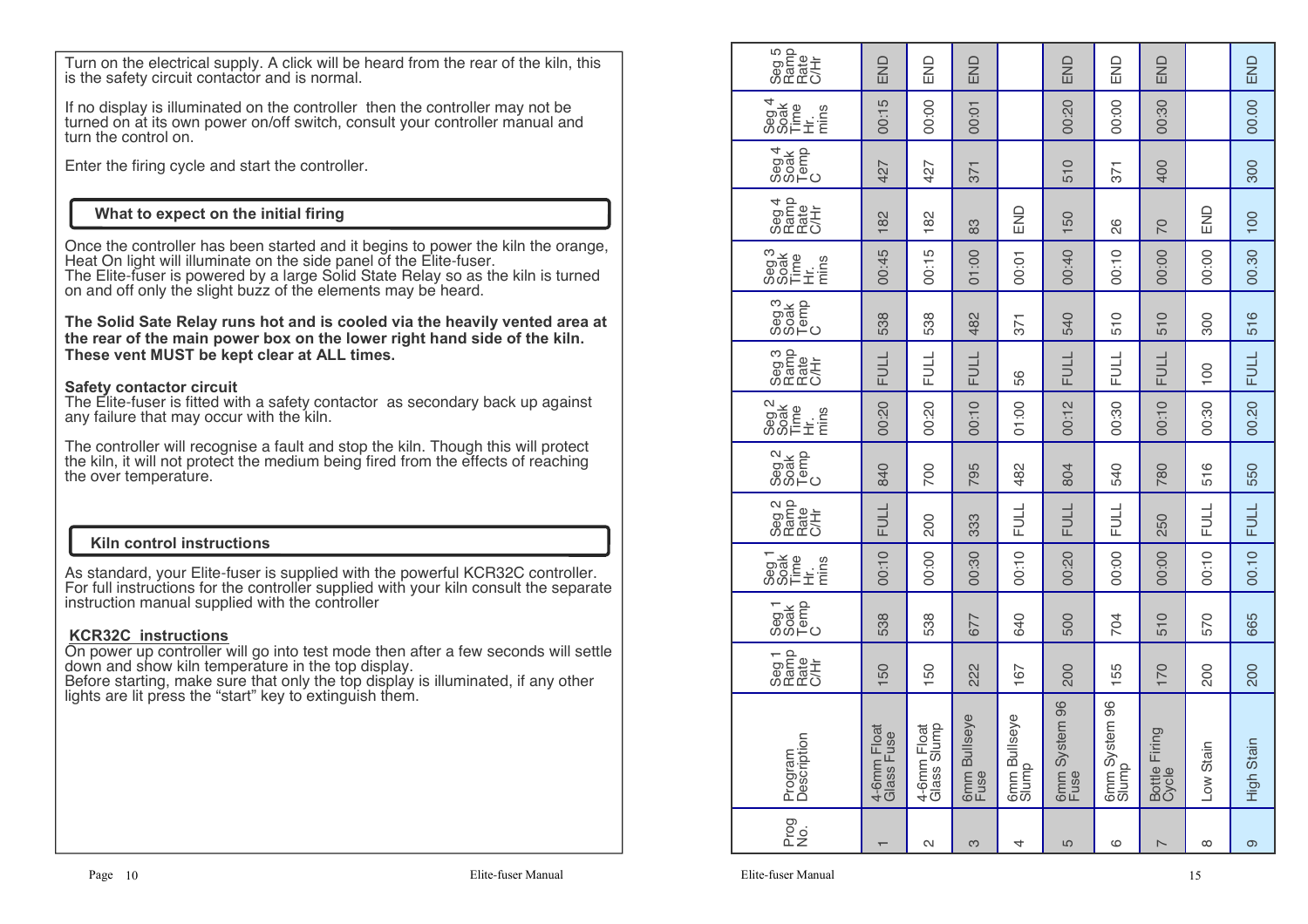| The control is working correctly, is showing that the kiln is<br>receiving power but the kiln is not heating up.<br>With the kiln unplugged, check the cable from the kiln to the controller for<br>damage.                                                     |
|-----------------------------------------------------------------------------------------------------------------------------------------------------------------------------------------------------------------------------------------------------------------|
| Check that the controller is securely plugged into the kiln.                                                                                                                                                                                                    |
| With the mains turned off, a competent person should be used to check the<br>condition of the internal wiring and electrical contact points.<br>If there is no obvious damage, then the kiln will need to be checked over with an<br>electrical meter.          |
| Check that the lid limit switch at the rear of the kiln is still securely fitted.<br>A competent person should check the heat fuse, which is situated with the ele-<br>ment connection panel on the side of the kiln lid.                                       |
| Controller shows an ERROR message.<br>Consult the controller manual and contact Kilncare.                                                                                                                                                                       |
| A crackling noise can be heard when the kiln is firing.<br>This will be a loose connection and needs to be fixed immediately by a<br>competent person.<br>Continued use will almost certainly result in the connection failing.                                 |
| Kiln is not reaching temperature or is slow.<br>This could be either an element failure, a burnt connection a loss of<br>supplied power or a component failure.<br>Get the kiln checked by a competent kiln engineer.                                           |
| Damaged seal.<br>The seal on the Elite-fuser can be replaced if it is damaged to the extent that it<br>starts to cause firing errors.                                                                                                                           |
| To replace the seal,                                                                                                                                                                                                                                            |
| Lower the kiln and close the lid clamp.                                                                                                                                                                                                                         |
| Now undo the tec screws around the lower section of the chamber that hold the<br>stainless seal retaining frame on. The tec screws can be<br>removed with a drill and a special attachment which is available from most tool<br>shops or a spanner can be used. |
| Raise the lid and carefully remove the stainless retaining frame.                                                                                                                                                                                               |
| The seal comprises of non-ceramic fibre strips. Remove the damaged strip. The<br>strips are not fixed into place by any adhesive but are simply compressed into<br>position by the retaining frame. The seal strip will<br>remove easily.                       |

remove easily. Offer the new strip to its position and tuck the ends behind the insulation boards, use the remaining strips as a guide.

| <b>Buttons index</b> |                                                                                                                                                                                                                                                                                                                                                                                                          |
|----------------------|----------------------------------------------------------------------------------------------------------------------------------------------------------------------------------------------------------------------------------------------------------------------------------------------------------------------------------------------------------------------------------------------------------|
| Start / stop         |                                                                                                                                                                                                                                                                                                                                                                                                          |
| <b>Step</b>          |                                                                                                                                                                                                                                                                                                                                                                                                          |
| Back                 |                                                                                                                                                                                                                                                                                                                                                                                                          |
| Up                   |                                                                                                                                                                                                                                                                                                                                                                                                          |
| Down                 |                                                                                                                                                                                                                                                                                                                                                                                                          |
| Function             | Fn                                                                                                                                                                                                                                                                                                                                                                                                       |
| Advance              |                                                                                                                                                                                                                                                                                                                                                                                                          |
| Pause                | $\perp$                                                                                                                                                                                                                                                                                                                                                                                                  |
| Event                |                                                                                                                                                                                                                                                                                                                                                                                                          |
| Information          | i                                                                                                                                                                                                                                                                                                                                                                                                        |
| To set a program     |                                                                                                                                                                                                                                                                                                                                                                                                          |
| segments.            | If whilst in programming mode no buttons are pressed for a few seconds the<br>controller will time out and go back to kiln display.<br>The KCR32C has 16 settable programs. Each program has 32                                                                                                                                                                                                          |
| program required.    | Press the step key. The top display shows the program number, for instance 1. The bottom display shows "Pn". Use the up or the down keys to select the                                                                                                                                                                                                                                                   |
|                      | Press "step" again and the top display will show a time, for instance "0.10" or "PASS". The bottom display will show " - - " and the delay triangle will light.<br>Delay is the time in hours and minutes before the kiln will actually start. Set the<br>desired time using the "up" and the "down" keys. If no delay is required hold the down key until the display shows "PASS". Pass is below 0.00. |